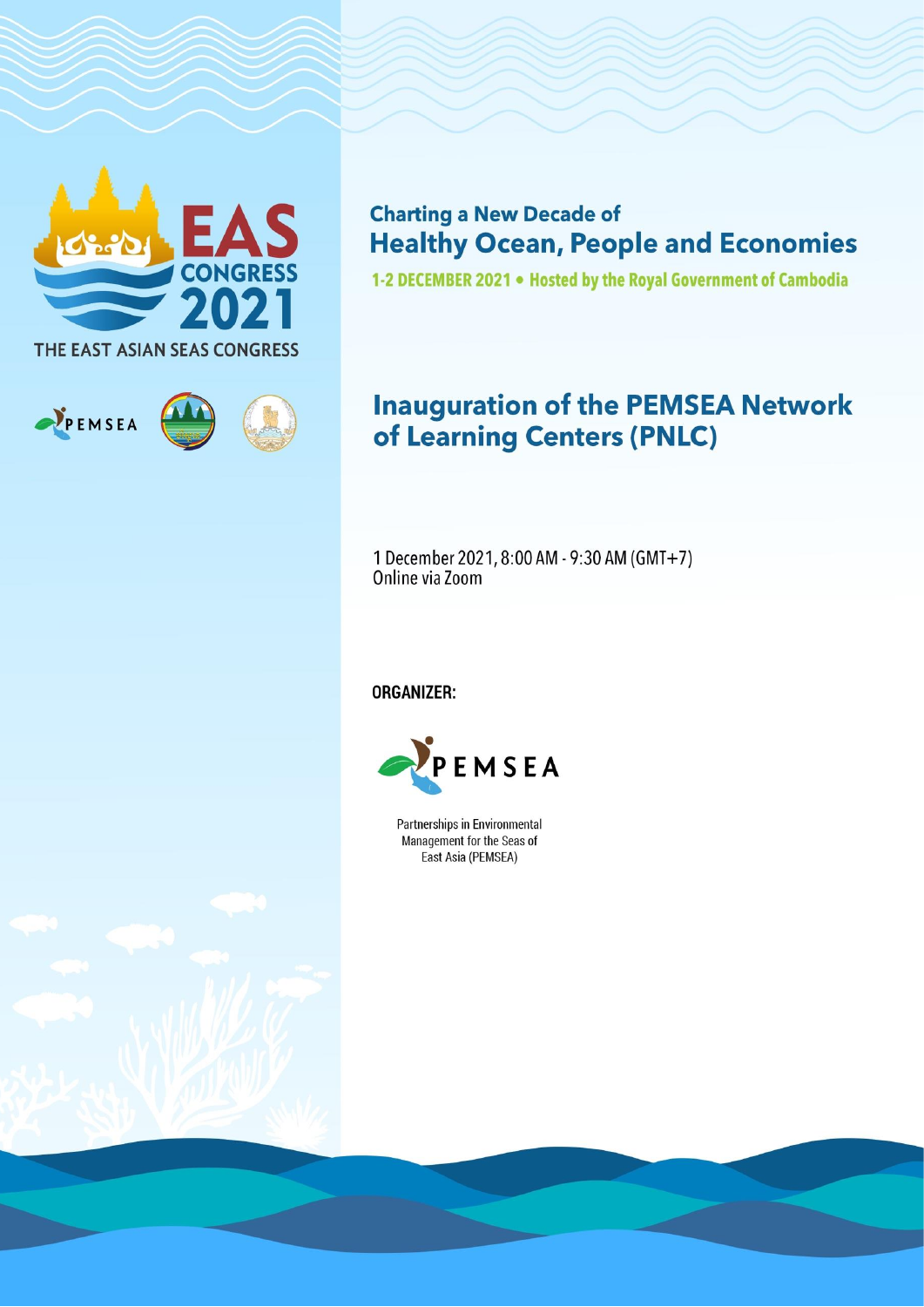**East Asian Seas (EAS) Congress 2021** *"Charting a New Decade of H.O.P.E. (Healthy Ocean, People, and Economies)"*

## **Inauguration of the PEMSEA Network of Learning Centers (PNLC)**

## 1 December 2021, 8:00AM – 9:30AM (GMT+7) Online via Zoom

## **PROCEEDINGS**

#### **1.0 Introduction**

The Inauguration of the PNLC was facilitated by the signing of the network's Charter that formalized the PNLC and specified the ground rules on membership and identified joint activities and outputs amongst its members as well as options for sustainability and funding support.

Out of 18 PNLC members, 10 institutions signed the PNLC Charter during the event, namely:

- 1. Burapha University (BUU), Thailand;
- 2. Cavite State University (CvSU), Philippines;
- 3. De La Salle Lipa (DLSL), Philippines;
- 4. Institute for Global Environmental Strategies (IGES), Japan;
- 5. IPB University Center for Coastal and Marine Resources Studies (IPB-CCMRS), Indonesia;
- 6. Oriental University of Timor Leste (UNITAL), Timor-Leste;
- 7. Royal University of Phnom Penh (RUPP), Cambodia;
- 8. Universidade Nacional Timor Lorosa'e (UNTL), Timor-Leste;
- 9. University of the Philippines Visayas (UPV), Philippines; and
- 10. Xavier University Ateneo de Cagayan (XU), Philippines.

Other universities that also approved the PNLC Charter (with signatures to follow) include:

- 1. Kim II Sung University (KISU), DPR Korea;
- 2. Prince of Songkla University (PSU), Thailand;
- 3. University of Da Nang, Vietnam; and
- 4. Xiamen University Coastal and Ocean Management Institute (XMU-COMI), China.

The inauguration was attended by 86 participants who represented 14 PNLC member institutions from 8 countries; PEMSEA Executive Committee; PEMSEA's country- and noncountry partners; and other organizations. The event was organized by Partnerships in Environmental Management for the Seas of East Asia (PEMSEA).

#### **2.0 Opening Remarks**

**Ms. Cristine Ingrid Narcise, Policy and Result-Based Management Specialist of the PEMSEA Resource Facility (PRF),** opened the Inauguration of the PEMSEA Network of Learning Centers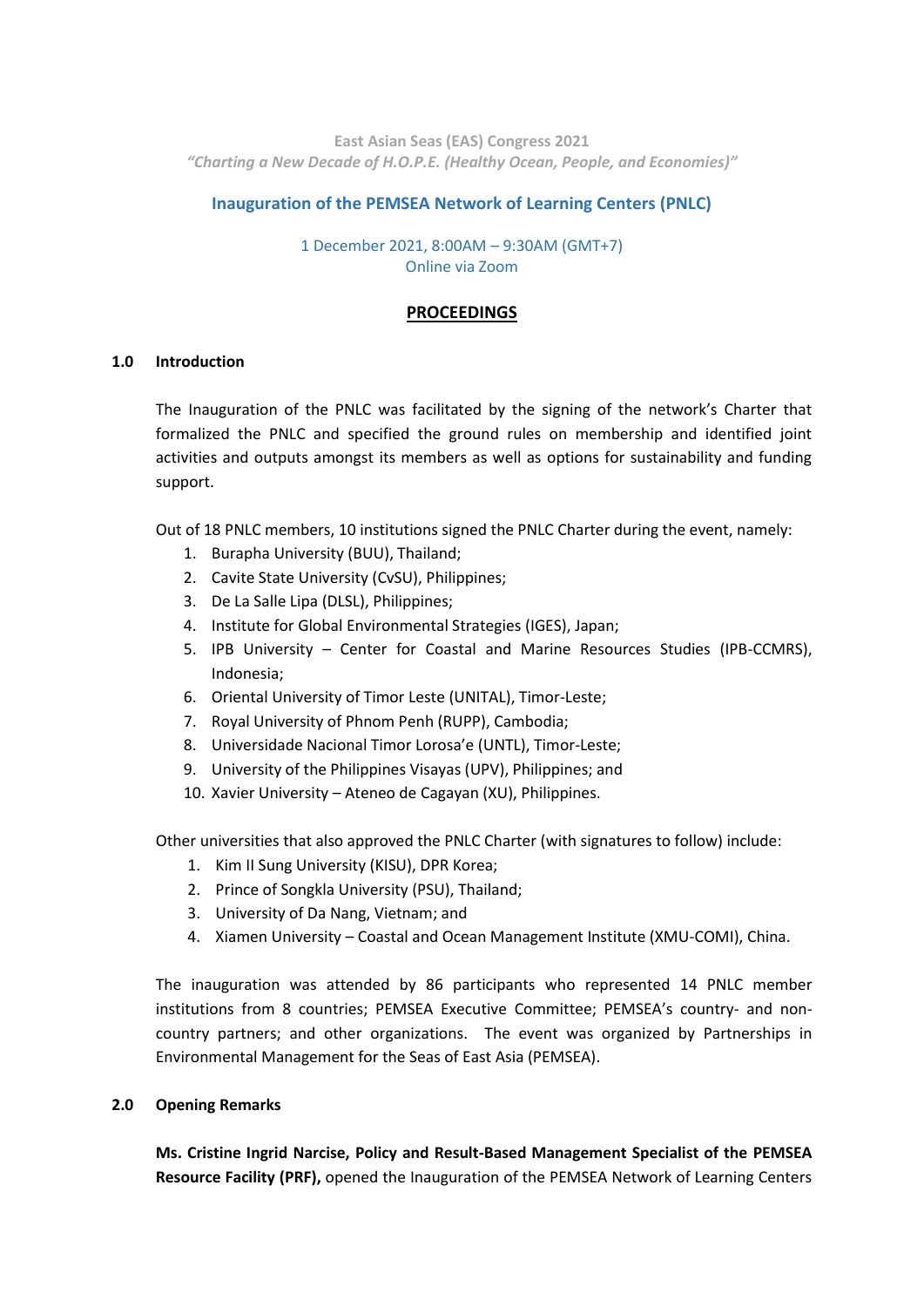(PNLC). She acknowledged the presence of various PNLC members and observers. Ms. Narcise shared that a total of 14 out 18 PNLC members have approved the Charter but only 10 will be able to sign the Charter during the Inauguration. Ms. Narcise then thanked everyone in the PNLC for their continuing support to PEMSEA. She added that the PRF will continue coordinating with other PNLC members to support their review process for the PNLC Charter as needed.

**Dr. Vann Monyneath, Co-Chair of the EAS Partnership Council,** welcomed all participants to the Inauguration. Members of the PNLC are highly recognized academic and scientific institutions, and he appreciated the commitment that they have shown over the years as PEMSEA's partners in building capacity and providing technical and scientific support for the development, demonstration, implementation, and scaling up of integrated coastal management (ICM) and related programs in their respective countries and local areas. The initial establishment of the PNLC in 2015 provided a platform for these institutions to engage with one another and build the foundations of the network. He highlighted that as PEMSEA moves forward with the development of its Roadmap to 2030 and a new 5-year implementation plan for the SDS-SEA considering global and regional plans of actions and COVID-19 recovery plans of PEMSEA Country Partners, it is also important for the PNLC to continue to grow as one of PEMSEA's key partners. The signing of the PNLC Charter is an important first step in formalizing the network. He encouraged the PNLC and PRF to work together towards building a steadfast network that is committed to support sustainable coastal and ocean development at the local, national, and regional levels while promoting collaborations among the member institutions and benefitting the respective institution's missions and goals.

**Dr. Wansuk Senanan, President of PNLC and Assistant Professor in Burapha University, Thailand,** welcomed all the participants, the EAS Partnership Council, and her fellow PNLC members. She was honored to be with them in charting the next steps of the PNLC. Composed of universities and research institutions across the EAS region, the PNLC was established in 2015 in order to assist the national and local governments and other stakeholders to implement ICM in the region. Since then, the network has grown to include 15 Learning Centers and 3 Regional Centers of Excellence (RCOEs) from nine countries. Building on existing intellectual capacities in the region, the PNLC reflects the commitment and passion of individuals and their respective academic units and institutions and serves as a reminder of what could be achieved by working together. Dr. Senanan highlighted the PNLC's accomplishments in the past five years, which includes providing extensive technical and training services and expert advice to national and local governments in support of ICM facilitating knowledge sharing at the regional, national and local levels; and providing a platform for collaboration and networking among members. These have helped advance the contributions of higher education institutions to achieving the United Nations (UN) Sustainable Development Goal (SDG) 14 and other coastal and ocean related goals. The PNLC Charter will take the network to another level and will enable the members to continue building on the network and pave the way for more creative endeavors as well as benefits from regional synergies. On behalf of the PNLC Officers, Dr. Senanan thanked all the participating institutions for making the network possible. She also thanked the PRF for providing excellent administrative support to the network and the previous Chairs of the PNLC for keeping the spirit of the network alive. Dr. Senanan wished for a smooth ceremony and productive outcome.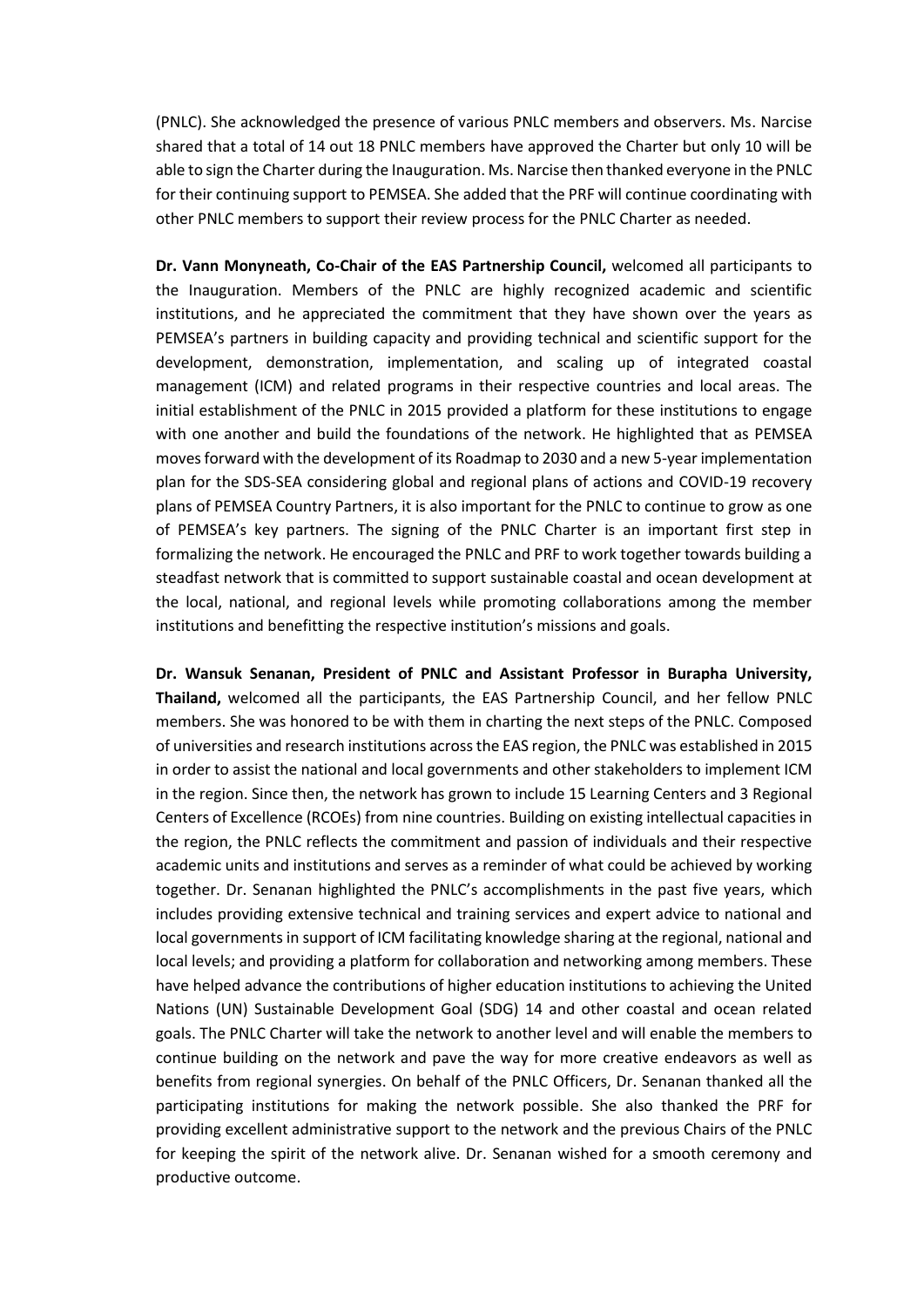#### **3.0 Introduction of the PNLC Charter**

**Ms. Narcise** presented the rationale for formalizing the PNLC as stated in the preamble of the Charter, which highlighted the valuable role of the PEMSEA Learning Centers and RCOEs as well as the network. She reiterated that sustaining the PNLC is one of the priorities identified in the development of the PEMSEA Roadmap to 2030 and SDS-SEA Implementation Plan 2023-2027. She went over the key elements of the Charter including the vision and mission of the PNLC, membership in the PNLC, development of the Code of Conduct and 5-year Operational Plan for the network, governance of the PNLC, and incentives for PNLC members. She also presented a summarized timeline of the Charter's preparation, review, and approval process.

## **4.0 Signing of the PNLC Charter**

**Ms. Karen See, Secretariat Coordinator of the PRF**, facilitated the signing of the PNLC Charter. She shared that 14 PNLC members have approved the Charter although only 10 will be able to sign the Charter in the online ceremony.

Those who participated in the signing of the PNLC Charter during the event were:

- 11. Burapha University (BUU), Thailand;
- 12. Cavite State University (CvSU), Philippines;
- 13. De La Salle Lipa (DLSL), Philippines;
- 14. Institute for Global Environmental Strategies (IGES), Japan;
- 15. IPB University Center for Coastal and Marine Resources Studies (IPB-CCMRS), Indonesia;
- 16. Oriental University of Timor Leste (UNITAL), Timor-Leste;
- 17. Royal University of Phnom Penh (RUPP), Cambodia;
- 18. Universidade Nacional Timor Lorosa'e (UNTL), Timor-Leste;
- 19. University of the Philippines Visayas (UPV), Philippines; and
- 20. Xavier University Ateneo de Cagayan (XU), Philippines.

Other universities who approved the PNLC Charter include:

- 5. Kim II Sung University (KISU), DPR Korea;
- 6. Prince of Songkla University (PSU), Thailand;
- 7. University of Da Nang, Vietnam; and
- 8. Xiamen University Coastal and Ocean Management Institute (XMU-COMI), China.

All signatories were called by the moderator to sign their respective copies of the Charter. The signatories were then asked to hold their signed Charters to the camera for a group photo. Ms. Aimee Gonzales, Executive Director of the PRFand Head of the PNLC's Interim Secretariat, served as the witness.

#### **5.0 Statements from Signatories of the PNLC Charter**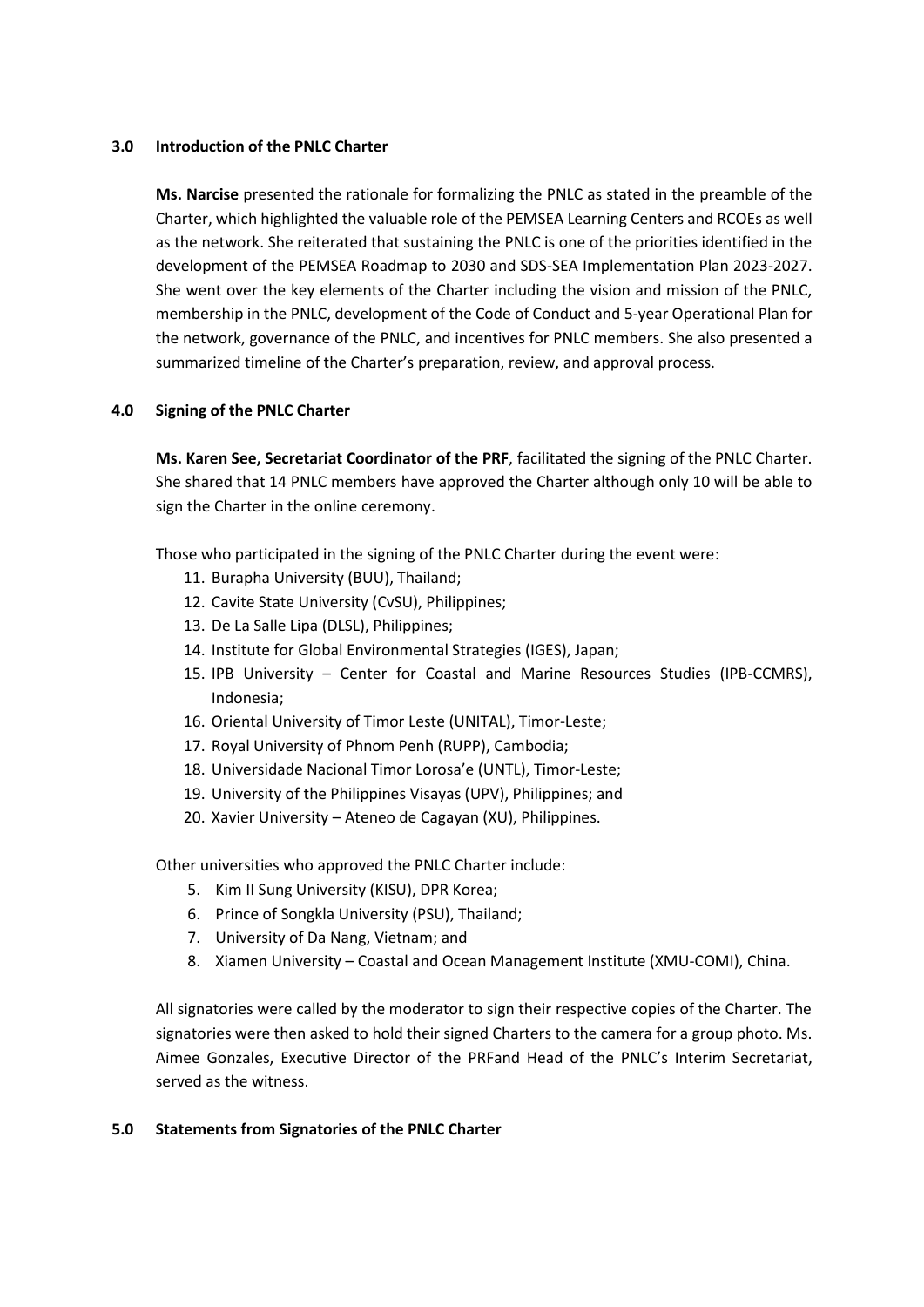After the signing of the PNLC Charter, the moderator requested the representatives from each institution to provide a short speech on their expectations and hopes for the PNLC in line with their institutions' initiatives.

**Assoc. Prof. Watcharin Gasaluck, Ph.D.**, **President of BUU, Thailand,** stated that the signing of the PNLC Charter highlights their commitment to achieving the SDG targets locally and regionally. He hoped that the PNLC will continue to promote learning and sharing of harmonized scientific methodologies and good ICM practices. He also mentioned that combined efforts and synergy will accelerate the PNLC's work towards solving coastal management challenges in the coming decade. To this end, on the part of BUU, they are working closely and partnering with various sectors to transform their ICM-related research into action. He looked forward to the university's future collaboration with the PNLC through education, research, and capacitybuilding activities.

**Dr. Hernando D. Robles, President of CvSU, Philippines**, was honored to be part of the founding members of the PNLC. CvSU upholds all efforts to achieve the SDGs and believes that ICM plays an important role in ensuring that coastal resources are used conservatively and carefully, especially now that COVID-19 has abruptly changed the world and impacted all facets of society. The institution commits itself to support the vision and mission of the PNLC; CvSU will help provide the means for capacity development, research, and technical advisory services in support of PNLC. He hoped to raise more coastal leaders.

**Dr. Erickson Martinez, Chancellor of DLSL, Philippines**, shared that DLSL and PEMSEA started their collaboration in 2007 with the assistance of the Provincial Government - Environment and Natural Resources Office. In that same year, DLSL became a PEMSEA Learning Center in the midst of ongoing discussions on mutual collaborations in support of the rehabilitation of Batangas Bay. Part of De La Salle Lipa's memorandum of agreement with PEMSEA is the commitment to provide information exchange concerning knowledge, solutions, and tools related to ICM. DLSL commits to contribute to the achievement of the SDGs. They have been implementing and are open to joint activities in education, research, network-building, and outreach programs within the PNLC. On behalf of the President of DLSL, Br. Dante Jose R. Amisola FSC and the DLSL community, Dr. Martinez expressed best wishes to all PEMSEA endeavors and congratulated everyone on the signing of the PNLC Charter.

**Dr. Kazuhiko Takeuchi, President of IGES, Japan**, stated that the PNLC has a crucial role to play in increasing resilience towards climate change considering the need to bring together wisdom and knowledge and enable collaboration among diverse sectors through mutual learning and exchange. He also shared that in 2020, IGES became PEMSEA's RCOE on climate change adaptation and disaster risk reduction. As RCOE, IGES is delighted to play a role in improving the resilience of vulnerable communities in the EAS region. As a leading environmental think tank in the Asia Pacific, they have been conducting numerous research activities on climate change and sustainable development and together with the Ministry of Environment of Japan and other partners, has been promoting the use of the Asia-Pacific Climate Change Adaptation Information Platform (AP-PLAT). Dr. Takeuchi also shared that as part of the EAS Congress, IGES held a productive workshop with PNLC and other PEMSEA partners on future collaborations in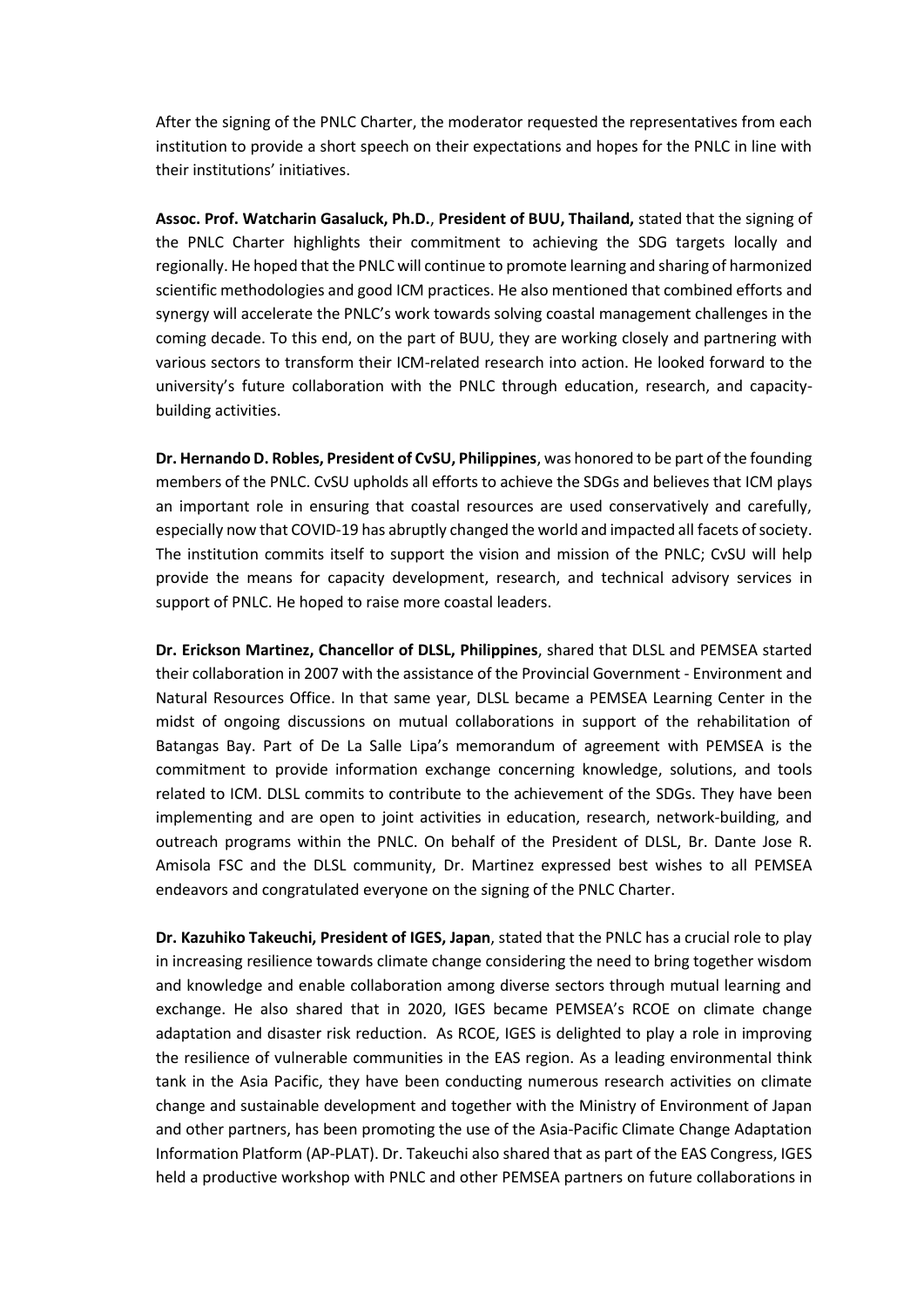the field of climate change adaptation through AP-PLAT. They looked forward to exploring further opportunities for collaboration within PEMSEA in the near future.

**Prof. Dodi Ridha Nurohmat**, **Vice-Rector of IPB-CCMRS, Indonesia**, stated that as a PNLC member, CCMRS highly regard the role of the PNLC, not only for its role in integrated coastal and marine management but also for the advancement of marine and fisheries science. Climate change, food security, population, and ecosystem health are matters that must be addressed in synergy as part of a regional strategy. As part of IPB's commitment to this area, the CCMRS continues to strengthen national and global collaborations with partners on issues related to the SDGs. He then emphasized that the network's presence in East Asia must be strengthened into a strategic partnership.

**H.E. Chet Chealy, Ph.D., Rector of RUPP, Cambodia**, hopes that the network will not only support them for academic purposes, but also go beyond other parts of life for the sake of development and peace. They commit to do their best for the network.

**Prof. dr. João Soares Martins, MPH, Ph.D., Rector of UNTL, Timor-Leste**, hoped that the university will be able to benefit more from this network considering the recent establishment of the Department of Fisheries and Marine Sciences in the university. On behalf of UNTL, he university hoped to learn more from the network to enrich their knowledge, especially in the area of coastal environment and marine sciences and emphasized the PNLC's duty to help maintain healthy marine and coastal areas.

**Assoc. Prof. Le Quang Son, Vice President of UD, Vietnam**, expressed his excitement to participate in a number of events and activities within the PEMSEA framework. He provided an overview of the university, which is one of three leading national higher education institutions in Vietnam and a key multi-level and multi-disciplinary university at the regional level. The university has so far established relationships with more than 250 prestigious international partners. With the adoption of the PNLC Charter, he hoped that the members will work together more closely for the benefit of not only the institutions concerned but also for the good of neighboring countries in East Asia. He then mentioned the need to concretize the PNLC Charter with specific activities.

**Dr. Clement C. Camposano, Chancellor of UPV, Philippines**, stated that UPV is committed to doing its share in achieving the SDGs. With UPV's institutional focus on fisheries and aquatic sciences, they are particularly concerned with the challenges they face as regards SDG 14 (Life Below Water). This includes intractable issues in coastal and marine biodiversity conservation, marine protected area management, sustainable fisheries, and invasive alien species management, among others. They believe that active participation in the PNLC will help strengthen their existing research, public service, and academic programs, considering the opportunities to work with and learn from other institutions with similar mandates. The university is therefore honored to be a signatory to this Charter.

**Fr. Mars P. Tan, S.J., Ph.D., President of XU, Philippines**, stated that XU, through its environmental centers(in particular, the McKeough Marine Center), has been active in research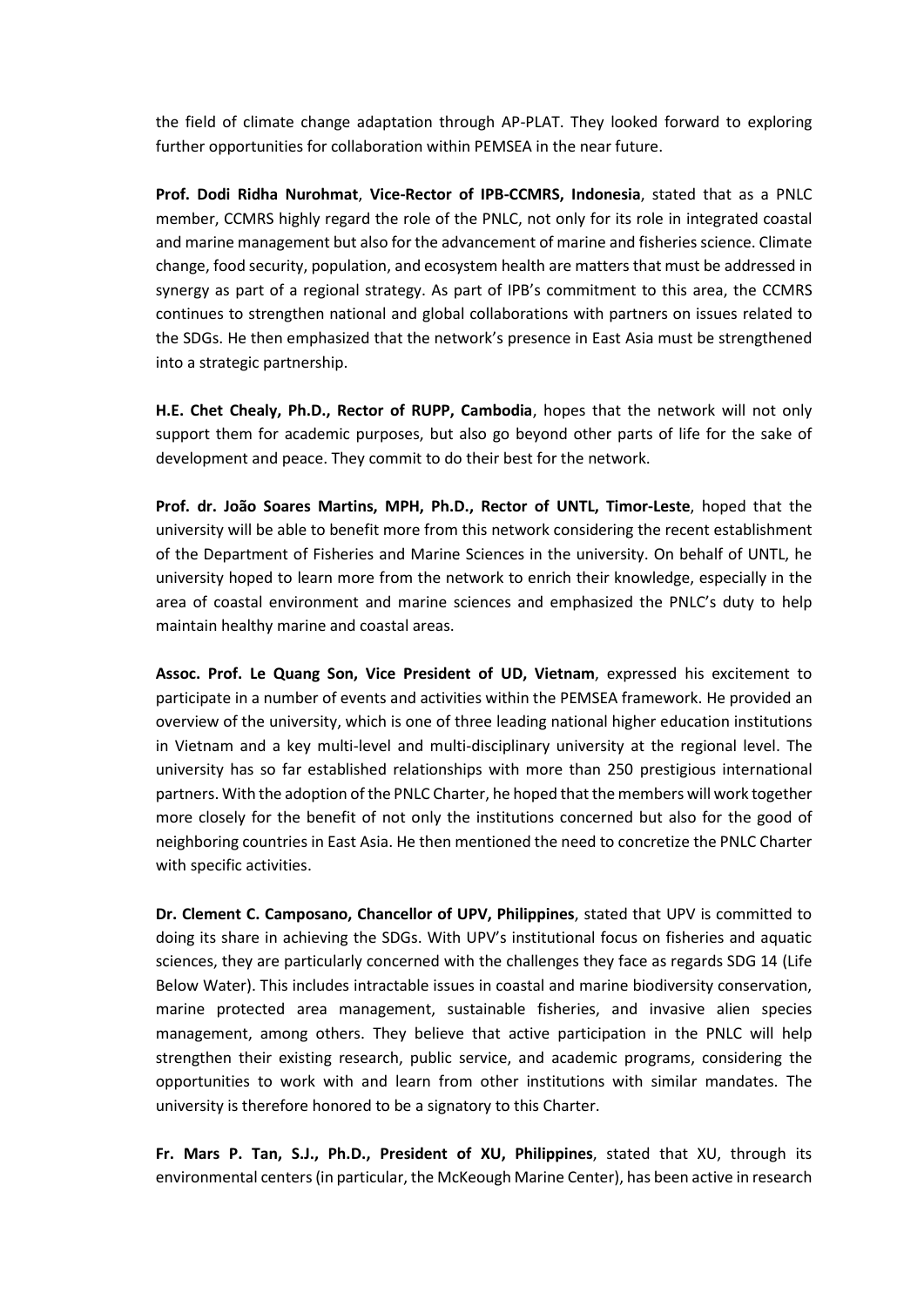and advocacy work for the protection and rehabilitation of Cagayan de Oro River and Macajalar Bay, the largest river and bay respectively within Cagayan de Oro City and the region, in partnership with government units and private institutions. At present, the center is embarking on replanting the bay with various species of mangroves while capacitating the local communities as empowered social and business partners. He believes that the PNLC partnership will help XU achieve its goals.

# **6.0 Next Steps and Closing Remarks**

**Dr. Jae Ryoung Oh**, Chair of the Technical Session, EAS Partnership Council (PC), briefed the signatories and participants on the next steps for PNLC members as follows:

- **December 2021 – Q1 2022**
	- Other members to complete the PNLC Charter approval and signing process
- **January 2022**
	- PRF, as Interim Secretariat, to draft and circulate the following for review of PNLC members:
		- Rules on the nomination and election of PNLC officers
		- Options and points for consideration on the establishment of the PNLC Secretariat

# ● **2 nd half of February 2022**

- Conduct of General Assembly (first organizational meeting) to:
	- Approve/review the rules on the nomination and election of PNLC officers
	- Discuss the options and points for consideration on the establishment of the PNLC Secretariat
	- Share and discuss opportunities for PNLC collaboration

# ● **March – May 2022**

- Call for nominations for PNLC officers and shortlisting of the nominees (consensusbuilding)
- Development and release of the following for review of PNLC members:
	- Draft PNLC Code of Conduct
	- Draft 5-Year Operational Plan
	- Draft 2023 work plan and budget

# ● **May 2022**

- Conduct of Second General Assembly to:
	- Elect the new PNLC officers and conduct their oath-taking
	- Solicit comments on the draft Code of Conduct, 5-Year Operational Plan, and 2023 work plan and budget

# ● **June – November 2022**

- Conduct of email consultations on succeeding drafts of the Code of Conduct, 5-Year Operational Plan, and 2023 work plan and budget
- **July 2022**
	- PNLC President to present updates on PNLC work, including next steps, at the 14th EAS PC Meeting
- **December 2022**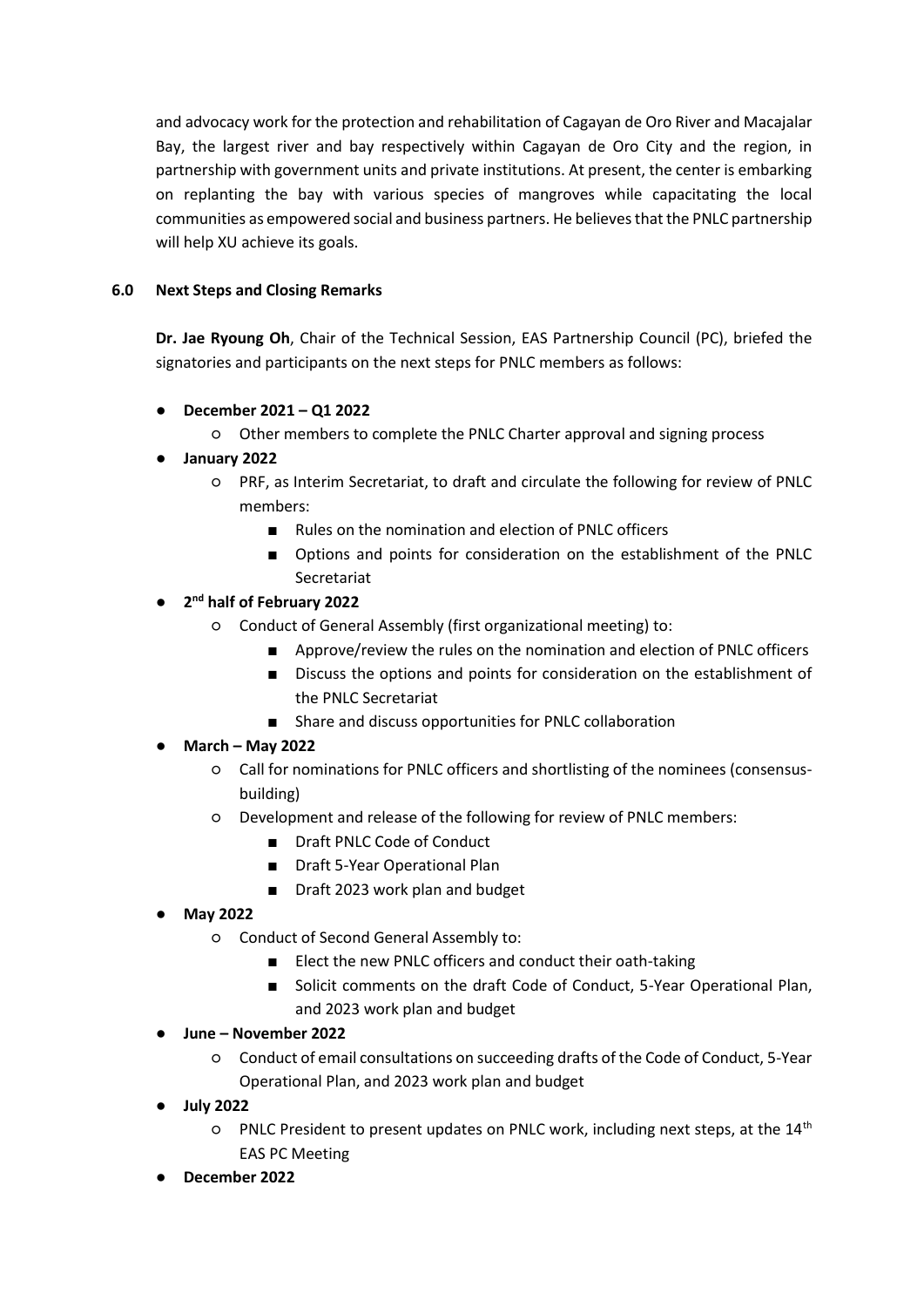- Conduct of Third General Assembly to:
	- Approve the Code of Conduct, 5-Year Operational Plan, and 2023 work plan and budget
	- Share the 2022 accomplishments of PNLC members and the network as a whole

Dr. Oh then delivered the closing remarks of the inauguration. He proceeded to thank and congratulate the 10 founding members that have signed the PNLC Charter as well as the four other members that are in the final stage of their internal processes for signing the charter. He was certain that more institutions in the EAS region will join the PNLC and wished the network a productive and successful future. He then thanked the PEMSEA Resource Facility for their hard work and excellent organization of the Inauguration.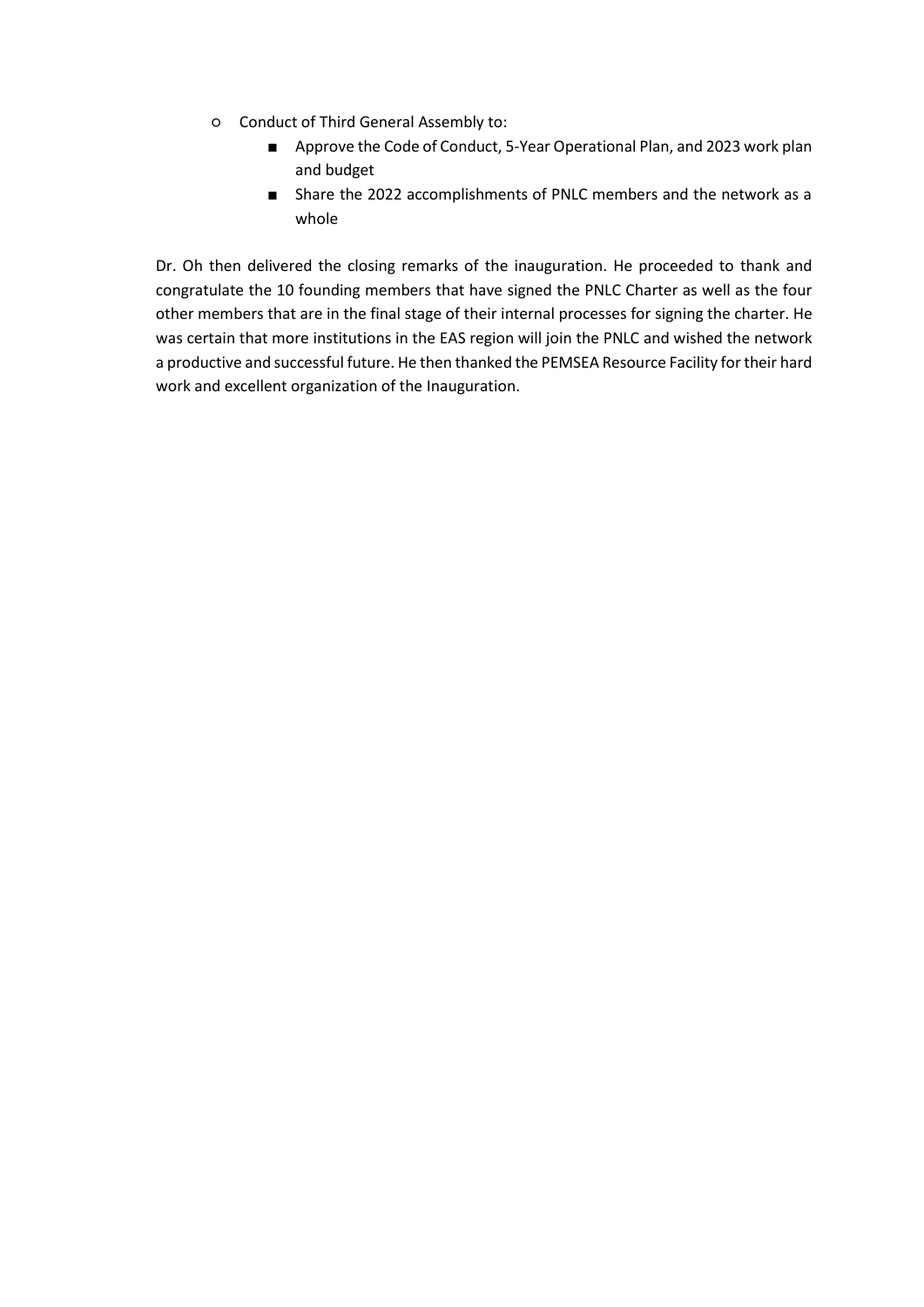# **SCHEDULE**

# 1 December 2021, 8:00 AM – 9:30 AM (GMT+7) via Zoom

| <b>Time</b>          | <b>Session</b>                                            | <b>Speaker</b>                                           |
|----------------------|-----------------------------------------------------------|----------------------------------------------------------|
| $8:00$ am $-8:10$ am | Opening remarks from EAS<br>Partnership Council (PC)      | Dr. VANN Monyneath<br>Co-Chair                           |
| $8:10$ am $-8:20$ am | Message from PEMSEA Network of<br><b>Learning Centers</b> | <b>Dr. Wansuk SENANAN</b><br>President                   |
| $8:20$ am $-8:30$ am | Introduction to the PNLC Charter                          | Moderator                                                |
| $8:30$ am $-8:35$ am | Signing of the PNLC Charter                               |                                                          |
| $8:35$ am $-9:00$ am | Statements from signatories                               |                                                          |
| $9:00$ am $-9:10$ am | Next steps and closing remarks                            | Dr. Jae Ryoung OH<br>Chair, Technical Session,<br>EAS PC |

#### **MODERATOR**

Ms. Cristine Ingrid Narcise, Policy and Result-Based Management Specialist, PRF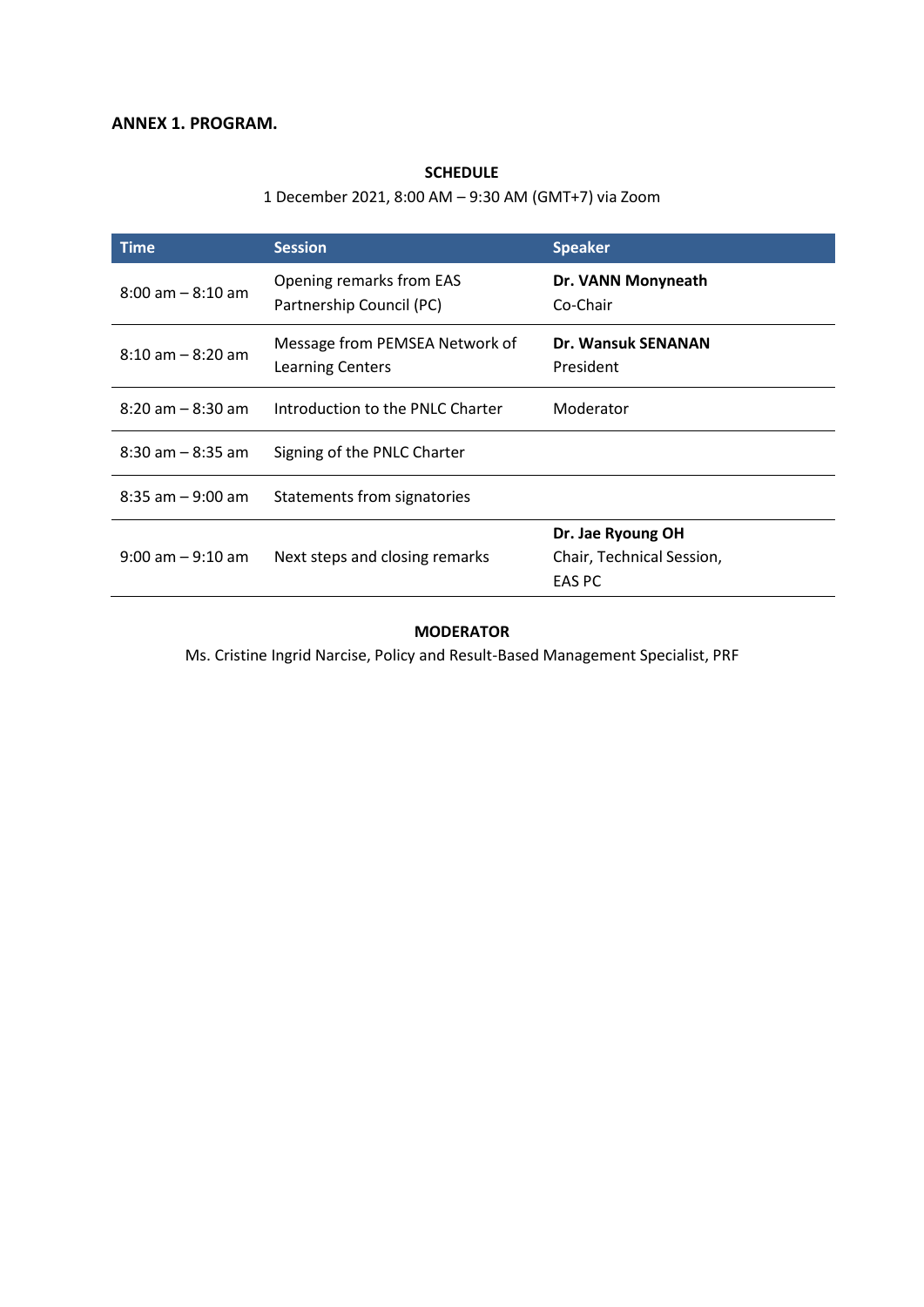# **ANNEX 2. LIST OF PARTICIPANTS.**

## **PNLC MEMBERS**

| <b>Category</b> | <b>Location</b> | <b>Organization</b>       | <b>Participants</b>               |
|-----------------|-----------------|---------------------------|-----------------------------------|
| Learning        | Cambodia        | Royal University of Phnom | H.E. Chet Chealy, Ph.D.           |
| Centers         |                 | Penh (RUPP)               | Rector                            |
|                 |                 |                           |                                   |
|                 |                 |                           | Mr. Phat Chandara                 |
|                 |                 |                           | Researcher                        |
|                 | Indonesia       | Institut Pertanian Bogor  | Prof. Dodi Ridha Nurohmat         |
|                 |                 | University - Center for   | Vice-Rector                       |
|                 |                 | <b>Coastal and Marine</b> |                                   |
|                 |                 | Resources Studies (IPB-   | Dr. Yonvitner                     |
|                 |                 | CCMRS)                    | Director                          |
|                 |                 |                           |                                   |
|                 |                 |                           | Dr. Ario Damar                    |
|                 |                 |                           | Member, Advisory Board            |
|                 |                 |                           |                                   |
|                 |                 |                           | Ms. Isdahartati                   |
|                 |                 |                           | Researcher                        |
|                 |                 |                           |                                   |
|                 |                 |                           | Mr. Iskandar Z. Siregar           |
|                 |                 |                           | Director, International           |
|                 |                 |                           | <b>Collaboration Office</b>       |
|                 |                 | Udayana University (UNUD) | Dr. Ketut Gede Dharma Putra       |
|                 |                 |                           | <b>PNLC Coordinator</b>           |
|                 | Philippines     | Cavite State University   | Dr. Hernando D. Robles            |
|                 |                 | (CvSU)                    | President                         |
|                 |                 |                           |                                   |
|                 |                 |                           | Dr. Noel Sedigo                   |
|                 |                 |                           | Dean, Trece, Tanza and            |
|                 |                 |                           | Gen. Trias Campuses; and          |
|                 |                 |                           | Professor, Department of Forestry |
|                 |                 |                           | and Environmental Science         |
|                 |                 |                           |                                   |
|                 |                 |                           | Ms. Adorajoy Plete                |
|                 |                 |                           | Director for Public Information   |
|                 |                 |                           | and Communication                 |
|                 |                 | De La Salle Lipa (DLSL)   | Dr. Erickson Martinez             |
|                 |                 |                           | Chancellor                        |
|                 |                 |                           |                                   |
|                 |                 |                           | Ms. Vivienne Padura               |
|                 |                 |                           | Faculty, Biology Department and   |
|                 |                 |                           | Science Area                      |
|                 |                 | University of the         | Dr. Clement C. Camposano          |
|                 |                 | Philippines Visayas (UPV) | Chancellor                        |
|                 |                 |                           |                                   |
|                 |                 |                           | Prof. Marie Frances Nievales      |
|                 |                 |                           | <b>Associate Professor</b>        |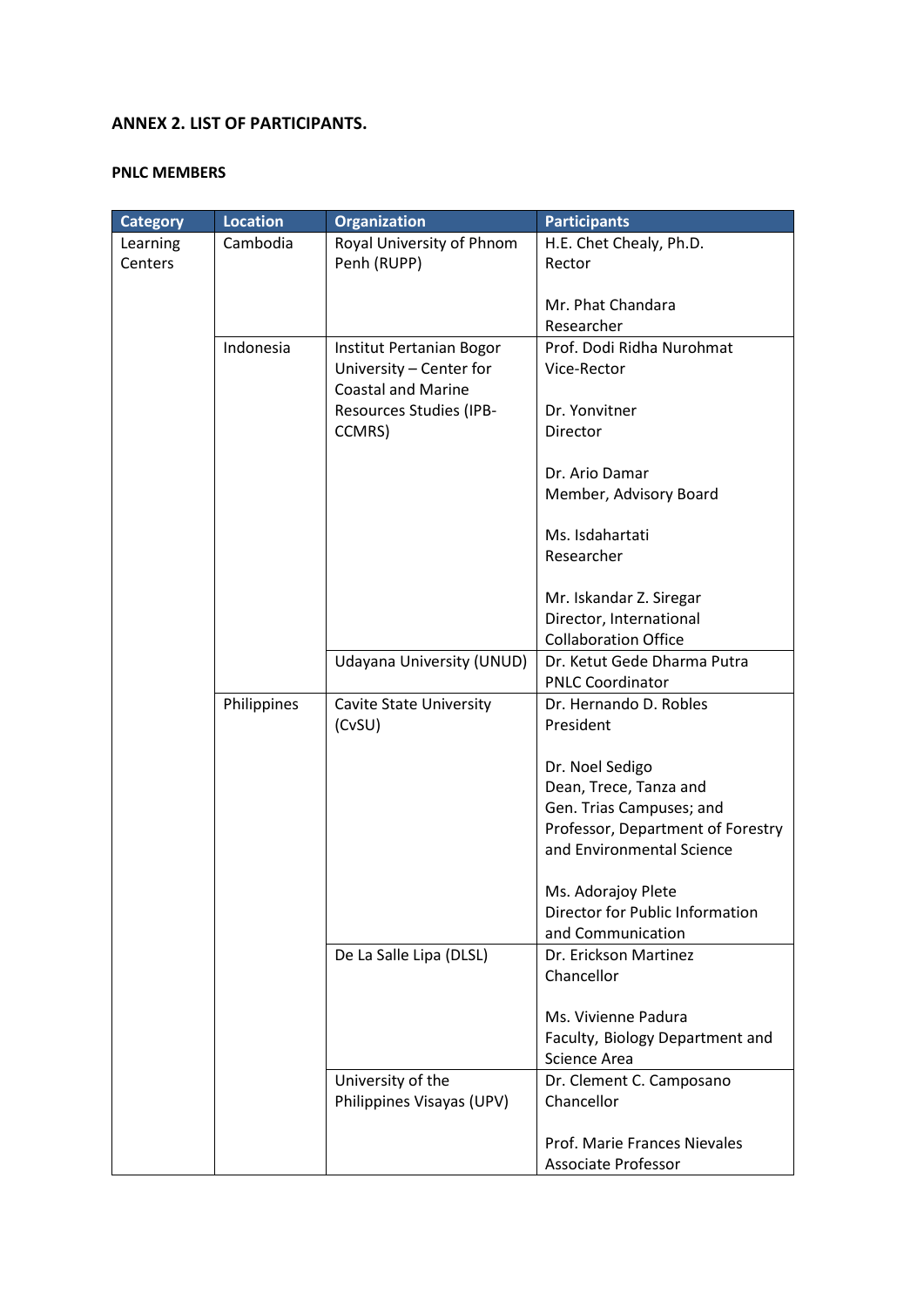| <b>Category</b> | <b>Location</b> | <b>Organization</b>                            | <b>Participants</b>                       |
|-----------------|-----------------|------------------------------------------------|-------------------------------------------|
|                 |                 |                                                | Division of Biological Sciences           |
|                 |                 | Xavier University - Ateneo                     | Fr. Mars P. Tan, S.J., PhD                |
|                 |                 | de Cagayan (XU)                                | President                                 |
|                 |                 |                                                |                                           |
|                 |                 |                                                | Dr. Astrid Sinco                          |
|                 |                 |                                                | Director, Mckeough Marine                 |
|                 |                 |                                                | Center                                    |
|                 | Thailand        | Burapha University (BUU)                       | Assoc. Prof. Watcharin Gasaluck,          |
|                 |                 |                                                | Ph.D.                                     |
|                 |                 |                                                | President                                 |
|                 |                 |                                                |                                           |
|                 |                 |                                                | Dr. Wansuk Senanan                        |
|                 |                 |                                                | President, PNLC; and Assistant            |
|                 |                 |                                                | Professor, Department of Aquatic          |
|                 |                 |                                                | Sciences, Faculty of Science              |
|                 |                 |                                                |                                           |
|                 |                 |                                                | Mr. Ekaruth Srisook                       |
|                 |                 |                                                | Dean, Faculty of Science                  |
|                 |                 |                                                |                                           |
|                 |                 |                                                | Ms. Niramol Punbusayakul                  |
|                 |                 |                                                | <b>Associate Dean for Quality</b>         |
|                 |                 |                                                | Management and Networking                 |
|                 | Timor-Leste     | Oriental University of Timor<br>Leste (UNITAL) | Mr. Romaldo da Costa Ximenes,             |
|                 |                 |                                                | S.P, M.Si, Dean of Agriculture<br>Faculty |
|                 |                 |                                                |                                           |
|                 |                 |                                                | Mr. Mateus Salvador, S.TP, M.Sc           |
|                 |                 |                                                | Chief, Department of Fisheries            |
|                 |                 | Universidade Nacional                          | Prof. dr. João Soares Martins,            |
|                 |                 | Timor Lorosa'e (UNTL)                          | MPH, Ph.D.                                |
|                 |                 |                                                | Rector                                    |
|                 |                 |                                                |                                           |
|                 |                 |                                                | Mr. Diogo Freitas da Silva                |
|                 |                 |                                                | <b>Executive Secretary to the Rector</b>  |
|                 |                 |                                                |                                           |
|                 |                 |                                                | Mr. Gede Joni Wibawa                      |
|                 |                 |                                                | <b>IT Advisor</b>                         |
|                 | Viet Nam        | University of Da Nang (UD)                     | Assoc. Prof. Le Quang Son                 |
|                 |                 |                                                | Vice President                            |
| <b>RCOEs</b>    | China           | <b>Coastal and Ocean</b>                       | Dr. Qinhua Fang                           |
|                 |                 | Management Institute                           | Vice President, PNLC; Deputy              |
|                 |                 | (COMI), Xiamen University                      | Director and Professor, XMU-              |
|                 |                 | (XMU)                                          | COMI; and Deputy Secretary                |
|                 |                 |                                                | General, PNLG                             |
|                 |                 |                                                |                                           |
|                 |                 |                                                | Ms. Shelagh Ke                            |
|                 |                 |                                                | <b>International Coordinator</b>          |
|                 | Japan           | Institute for Global                           | Dr. Kazuhiko Takeuchi                     |
|                 |                 | <b>Environmental Strategies</b>                | President                                 |
|                 |                 | (IGES)                                         |                                           |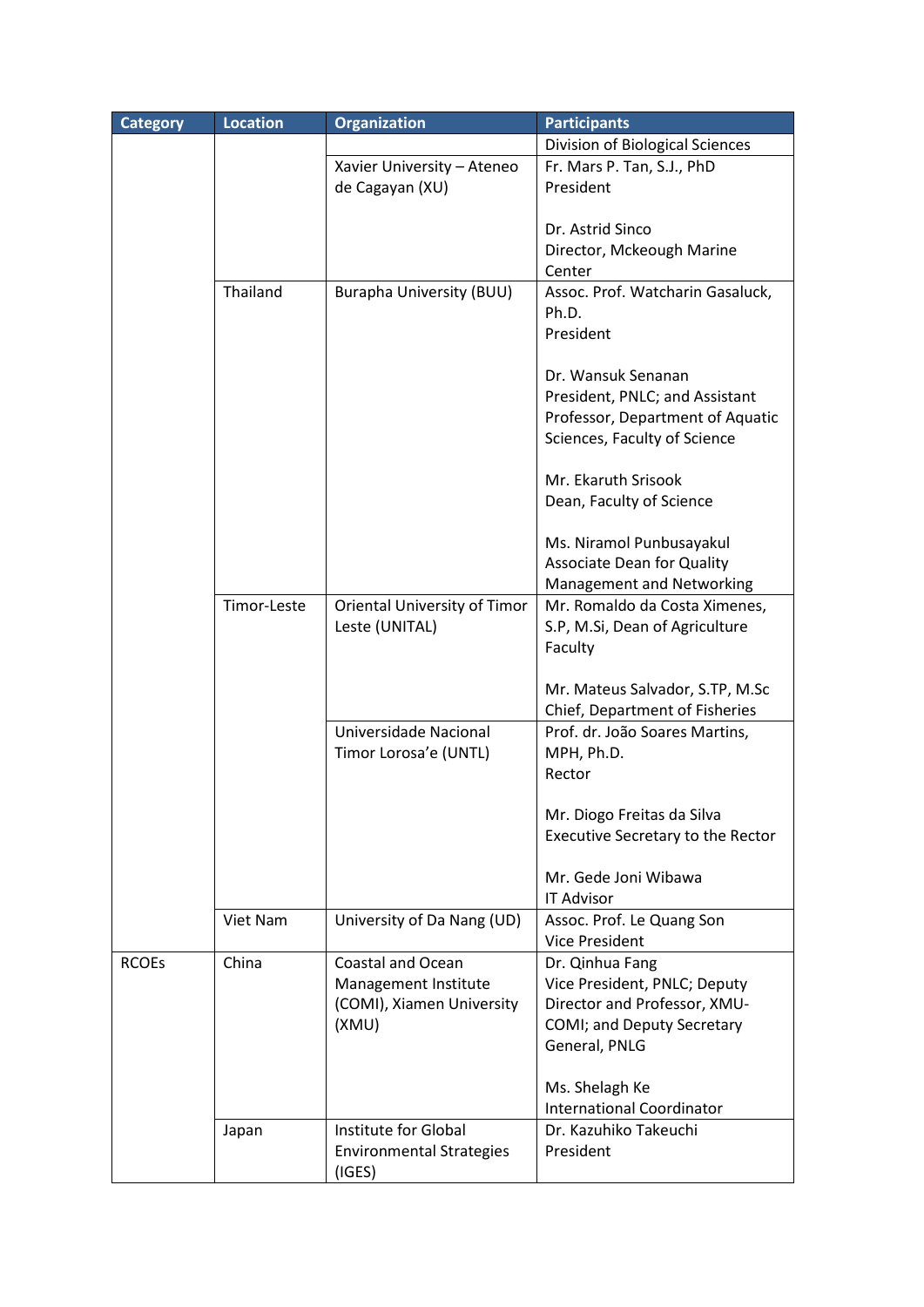| <b>Category</b> | <b>Location</b> | <b>Organization</b>                       | <b>Participants</b>                                    |
|-----------------|-----------------|-------------------------------------------|--------------------------------------------------------|
|                 |                 |                                           | Ms. Junko Hara                                         |
|                 |                 |                                           | Secretary to the President                             |
|                 |                 |                                           | Ms. Nagisa Shiiba<br>Policy Researcher, Adaptation and |
|                 |                 |                                           | Water Area                                             |
|                 | Philippines     | Marine Science Institute,                 | Dr. Laura David                                        |
|                 |                 | University of the<br>Philippines (UP-MSI) | Director                                               |

## **OBSERVERS**

| <b>Country</b>                       | <b>Organization</b>            | <b>Participants</b>                                |
|--------------------------------------|--------------------------------|----------------------------------------------------|
| <b>PEMSEA Executive Committee</b>    |                                |                                                    |
| Cambodia                             |                                | Dr. Monyneath Vann                                 |
|                                      |                                | Co-Chair                                           |
| RO Korea                             |                                | Dr. Jae Ryoung Oh                                  |
|                                      |                                | Chair, Technical Session                           |
| Japan                                |                                | Dr. Keita Furukawa                                 |
|                                      |                                | Co-Chair, Technical Session                        |
| <b>PEMSEA's Country Partners</b>     |                                |                                                    |
| Japan                                | Ministry of Land,              | Mr. Nobuhiro Hirashima                             |
|                                      | Infrastructure, Transport      | Director for International Ocean Affairs, Ocean    |
|                                      | and Tourism                    | Policy Division, Policy Bureau                     |
|                                      |                                | Mr. Kensaku Kobayashi                              |
|                                      |                                | Coordinator for International Ocean Affairs, Ocean |
|                                      |                                | Policy Division, Policy Bureau                     |
| Philippines                          | Department of                  | Mr. Wilfredo Obien                                 |
|                                      | <b>Environment and Natural</b> | Director, Foreign-Assisted and Special Projects    |
|                                      | <b>Resources</b>               | Service                                            |
|                                      |                                |                                                    |
|                                      |                                | Mr. Norlito Eneran                                 |
|                                      |                                | Director, Legal Affairs Service                    |
|                                      |                                |                                                    |
|                                      |                                | Ms. Rosette Ferrer                                 |
|                                      |                                | Attorney IV, Legal Affairs Service                 |
|                                      |                                |                                                    |
|                                      |                                | Mr. Nelson Gorospe                                 |
|                                      |                                | Executive Director, River Basin Control Office     |
| <b>PEMSEA's Non-Country Partners</b> |                                |                                                    |
| Singapore                            | Oil Spill Response Limited     | Mr. James Tan                                      |
|                                      |                                | Industry Engagement Lead                           |
| <b>Others</b>                        |                                |                                                    |
| Philippines                          | Department of                  | Ms. Criselle Sarcol                                |
|                                      | <b>Environment and Natural</b> | Coastal Extension Officer, Coastal and Marine      |
|                                      | Resources - Provincial         | Ecosystems Management Program, Coastal and         |
|                                      | Offices (sites unknown)        | Marine Management Unit                             |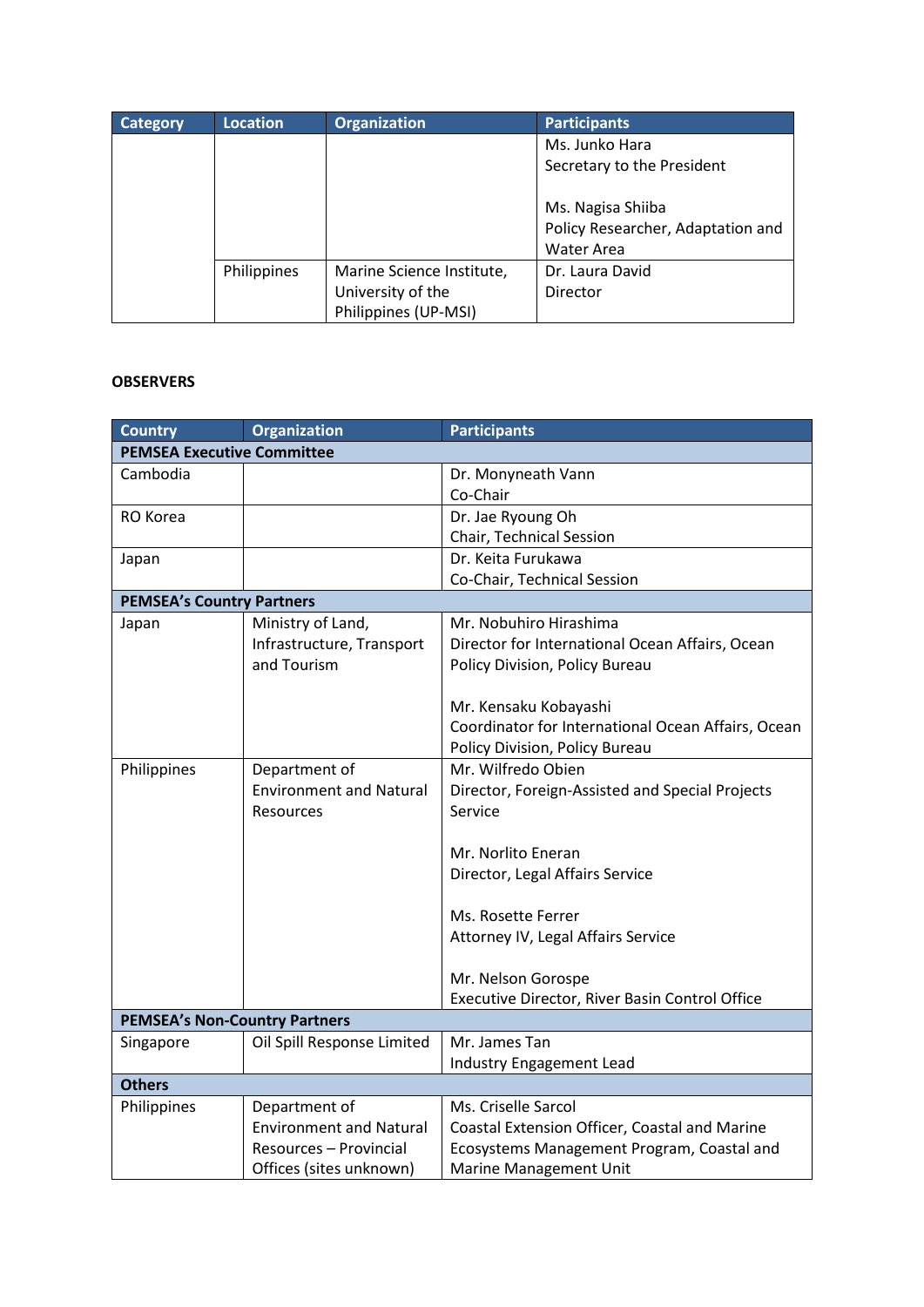|                                                 | Mr. Michael Van Panerio                                                              |
|-------------------------------------------------|--------------------------------------------------------------------------------------|
|                                                 | <b>Extension Officer, Coastal and Marine Ecosystems</b><br><b>Management Program</b> |
| Department of                                   | Mr. Nolito Lapinig                                                                   |
| <b>Environment and Natural</b>                  | Officer-in-Charge, City Environment and Natural                                      |
| Resources - Argao, Cebu                         | <b>Resources Office</b>                                                              |
| Province                                        |                                                                                      |
| Department of                                   | Mr. Luis Fernando                                                                    |
| <b>Environment and Natural</b>                  | <b>Provincial Environment and Natural Resources</b>                                  |
| Resources - Batangas                            | Office                                                                               |
| Province                                        |                                                                                      |
| Department of                                   | Mr. Edgardo Flor                                                                     |
| <b>Environment and Natural</b>                  | Officer-in-Charge, Provincial Environment and                                        |
| Resources - Benguet                             | <b>Natural Resources Office</b>                                                      |
| Department of                                   | Mr. Vergilino Alima                                                                  |
| <b>Environment and Natural</b>                  | Officer-in-Charge, Provincial Environment and                                        |
| Resources - Bukidnon                            | <b>Natural Resources Office</b>                                                      |
| Department of                                   | Ms. Merlyn Dumalahay                                                                 |
| <b>Environment and Natural</b>                  | <b>Provincial Environment and Natural Resources</b>                                  |
| Resources - Camiguin                            | Officer                                                                              |
| Department of                                   | Ms. Nilda Ebron                                                                      |
| <b>Environment and Natural</b>                  | Chief, Coastal Resource and Foreshore                                                |
| Resources - Caraga                              | <b>Management Section</b>                                                            |
| Department of                                   | Mr. Jose Cleo Cary Colis                                                             |
| <b>Environment and Natural</b>                  | Officer-in-Charge, Provincial Environment and                                        |
| Resources - Cebu                                | <b>Natural Resources Office</b>                                                      |
| Department of<br><b>Environment and Natural</b> | Mr. Vicente Sardina<br><b>Provincial Environment and Natural Resources</b>           |
| Resources – Guimaras                            | Officer                                                                              |
|                                                 |                                                                                      |
|                                                 | Ms. Julieta Gabayeron                                                                |
|                                                 | Chief, Technical Services Division                                                   |
|                                                 |                                                                                      |
|                                                 | Ms. Rachel Ann Dequilla                                                              |
|                                                 | Ecosystem Management Specialist I, Protected                                         |
|                                                 | Area Management Biodiversity and Conservation                                        |
|                                                 | Unit / Coastal and Foreshore Management Unit,                                        |
|                                                 | <b>Technical Services Division</b>                                                   |
|                                                 |                                                                                      |
|                                                 | Mr. Ber Ghil Sarceno                                                                 |
|                                                 | Protected Area Support Staff                                                         |
| Department of                                   | Mr. Salvador Manglinong, Jr.                                                         |
| <b>Environment and Natural</b>                  | Officer-in-Charge, Provincial Environment and                                        |
| Resources - Iloilo                              | <b>Natural Resources Office</b>                                                      |
| Province                                        |                                                                                      |
| Department of                                   | Mr. Noel Barrientos                                                                  |
| <b>Environment and Natural</b>                  | Officer-in-Charge, Provincial Environment and                                        |
| Resources - Kalinga                             | <b>Natural Resources Office</b>                                                      |
| Department of                                   | Mr. Samer Ambola                                                                     |
| <b>Environment and Natural</b>                  |                                                                                      |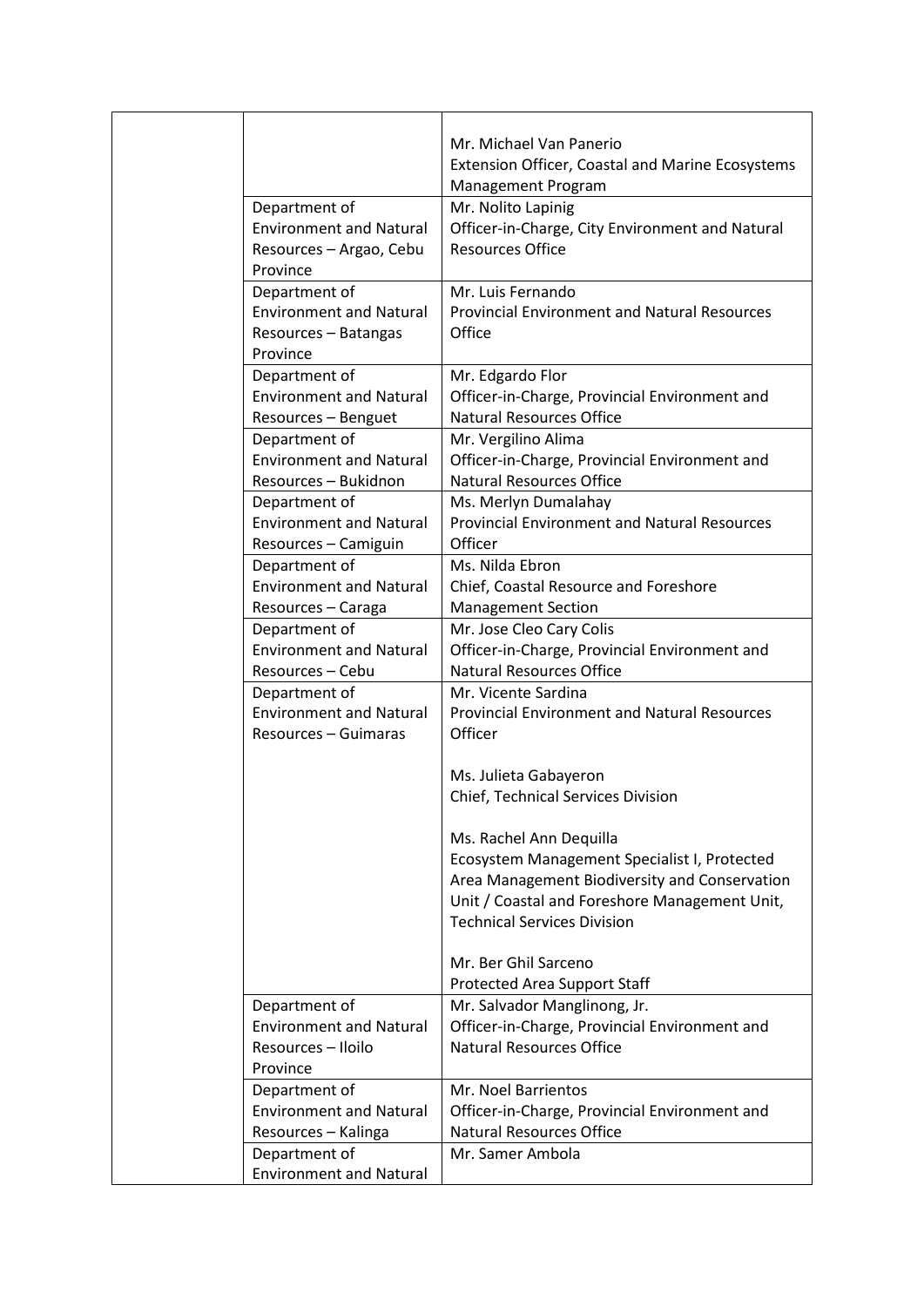| Resources – Lanao del<br><b>Norte</b> | <b>Provincial Environment and Natural Resources</b><br>Officer |
|---------------------------------------|----------------------------------------------------------------|
| Department of                         | Mr. Rey Fernandez                                              |
|                                       |                                                                |
| <b>Environment and Natural</b>        | <b>Provincial Environment and Natural Resources</b>            |
| Resources - Misamis<br>Occidental     | Officer                                                        |
|                                       | Mr. Alson Potutan                                              |
|                                       | Protected Area Superintendent, Purok 5, Taboc                  |
|                                       | Sur                                                            |
| Department of                         | Ms. Jean Imperial                                              |
| <b>Environment and Natural</b>        | City Environment and Natural Resources Officer                 |
| Resources - Mobo,                     |                                                                |
|                                       |                                                                |
| Masbate                               |                                                                |
| Department of                         | Mr. Martin Jose Despi                                          |
| <b>Environment and Natural</b>        | <b>Assistant Regional Director</b>                             |
| Resources - National                  |                                                                |
| Capital Region                        | Mr. Ignacio Almira                                             |
|                                       | Assistant Regional Director for Technical Services             |
|                                       |                                                                |
|                                       | Mr. Al Orolfo                                                  |
|                                       | OIC-Assistant Regional Director for Management                 |
|                                       | <b>Services</b>                                                |
| Department of                         | Mr. Edgardo Rostata                                            |
| <b>Environment and Natural</b>        | <b>Provincial Environment and Natural Resources</b>            |
|                                       | Officer                                                        |
| Resources - Negros                    |                                                                |
| Occidental                            |                                                                |
| Department of                         | Mr. Moreno Tagra                                               |
| <b>Environment and Natural</b>        | Officer-in-Charge, Provincial Environment and                  |
| Resources - Negros                    | <b>Natural Resources Office</b>                                |
| Oriental                              |                                                                |
| Department of                         | Ms. Josephine Barrion                                          |
| <b>Environment and Natural</b>        | Development Management Officer III, Protected                  |
| Resources - Quezon                    | Area Management and Biodiversity Unit and                      |
| Province                              | Coastal and Marine Management Unit, Provincial                 |
|                                       | <b>Environment and Natural Resources Office</b>                |
| Department of                         | Mr. Ronnel Sopsop                                              |
| <b>Environment and Natural</b>        |                                                                |
|                                       | OIC-Assistant Regional Director for Technical                  |
| Resources - Region 5                  | <b>Services</b>                                                |
|                                       |                                                                |
|                                       | Mr. Laurentino A. Bautista                                     |
|                                       | OIC- Provincial Environment and Natural                        |
|                                       | <b>Resources Officer</b>                                       |
|                                       |                                                                |
|                                       | Ms. Aleine Marie Miranda                                       |
|                                       | Forester III                                                   |
| Department of                         | Mr. Aldrich Resma                                              |
| <b>Environment and Natural</b>        | Assistant Regional Director for Technical Services             |
| Resources - Region 10                 |                                                                |
|                                       | Mr. Ferdinand Dagulo                                           |
|                                       | Officer-in-Charge, Provincial Environment and                  |
|                                       | <b>Natural Resources Office</b>                                |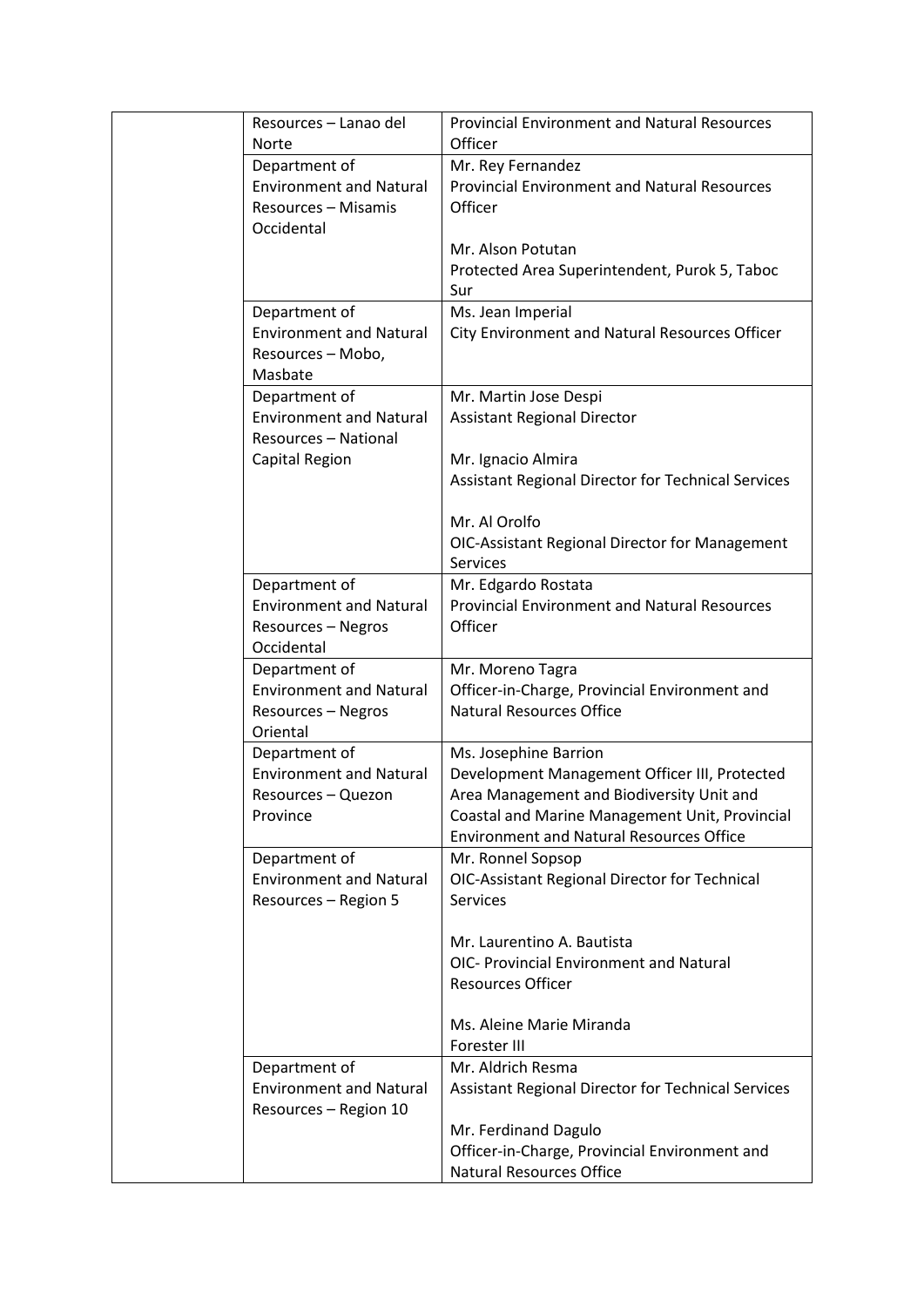|  | Mr. James Ian Pande                       |
|--|-------------------------------------------|
|  | <b>Ecosystems Management Specialist I</b> |

## **PRF**

| <b>Name</b>                 | <b>Designation</b>                            |
|-----------------------------|-----------------------------------------------|
| Ms. Aimee Gonzales          | <b>Executive Director</b>                     |
| Ms. Cristine Ingrid Narcise | Policy and Result-Based Management Specialist |
| Ms. Karen See               | Secretariat Coordinator                       |
| Mr. Thomas Bell             | Programme Manager                             |
| Ms. Elsie Merina            | Programme and Admin Associate                 |
| Mr. Arsenio Dacaymat, Jr.   | Information Technology (IT) Assistant         |
| Ms. Reggie Olalia           | <b>Communications Specialist</b>              |
| Mr. John Castillo           | <b>Graphics Designer</b>                      |
| Dr. Won-Tae Shin            | Consultant                                    |
| Ms. Isabelle Acosta         | Intern                                        |
| Mr. Jan Angelo Valdez       | Intern                                        |
| Ms. Gretta Lim              | Intern                                        |